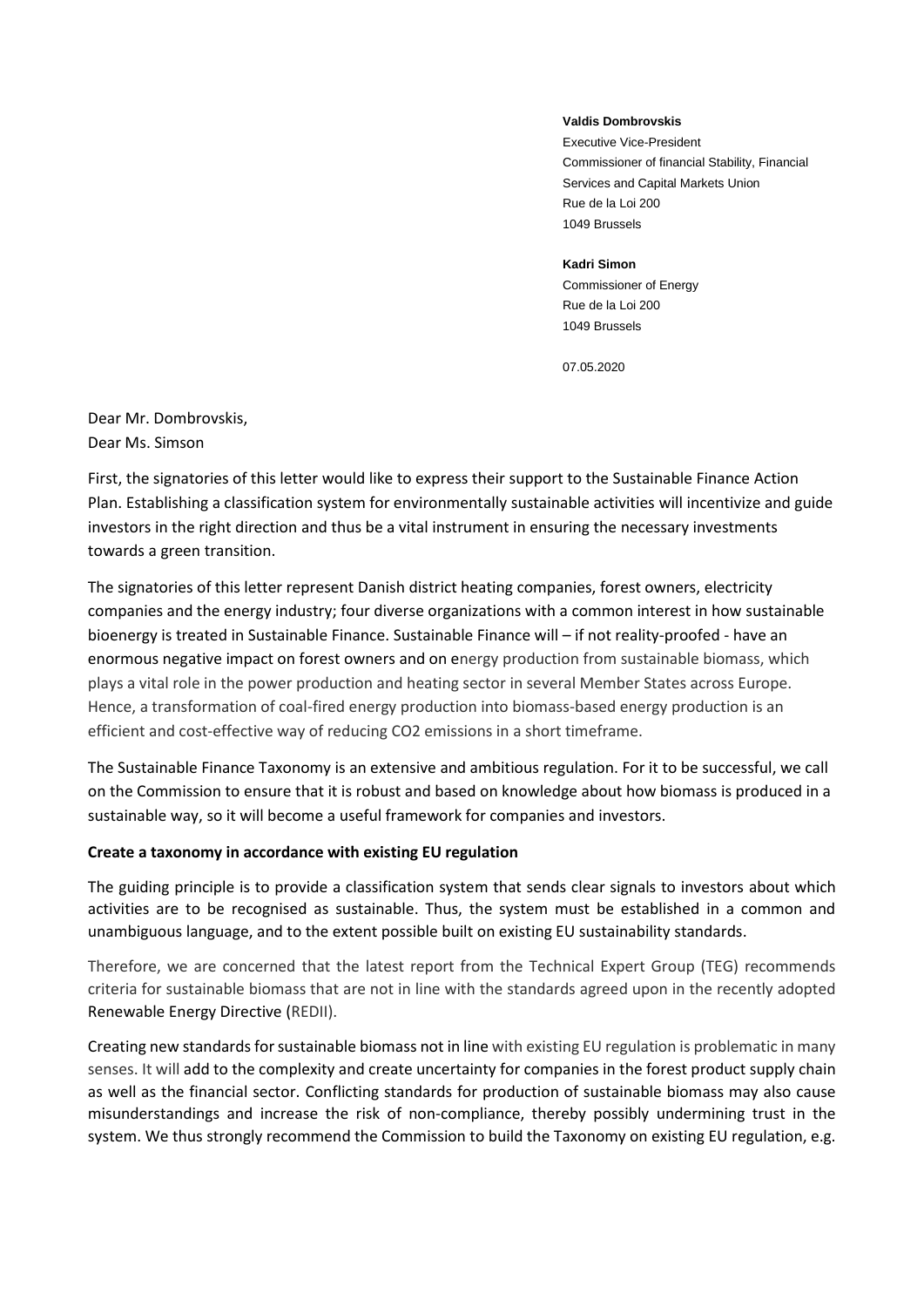REDII being the result of recent political considerations and technical assessments (the rules came into application for less than one year ago).

## **Make sure screening criteria are reality-proofed**

The signatories of this letter support ambitious and risk-based sustainability requirements for forest biomass. However, we do not believe that the practicality of one of the essential criteria has been thoroughly evaluated against the realities of how sustainable biomass is produced and with this letter, we would like to draw attention to this issue.

To this end, we wish to highlight the second criteria in the TEG recommendation, paragraph 1.4 about Existing forest management. In brief, the criterion demands establishing a verified GHG-balance at the beginning of the afforestation/reforestation. This is practically impossible to perform at the forest plot level, as it, according to the TEG recommendation, would require very detailed and specific knowledge about tree species, number of trees in the forest and soil conditions – information which is not currently recorded with this level of detail by any of the current forest certifications schemes or by the authorities or forest owner.

Often, forest biomass for energy production comes from small and medium-size forest owners where such knowledge does not exist and would be excessively expensive to provide. This significantly increases unreasonable administrative burdens, which will especially be challenging for smaller forestry/SMEs. SME forestry will be first in line to be affected economically, which can result in negative impacts on the local community and economy.

A large proportion of biomass used for energy production comes from sawmills and other forest product industries. Wood for these forest product industries originate from multiple forests and in some cases several countries, which makes traceability back to the forest plot impossible.

We fully stand behind Sustainable Finance. Therefore, we hope the Commission will take our letter into account. Creating standards that are not in line with existing EU regulation and adopting criteria that are practically impossible to implement will not benefit the desired goals. On the contrary, it may hamper the green transition by undermining trust in the system besides the negative impact on cost-effective sustainable energy production to the benefit of consumers and European competitiveness.

Yours sincerely,

The organizations listed below: